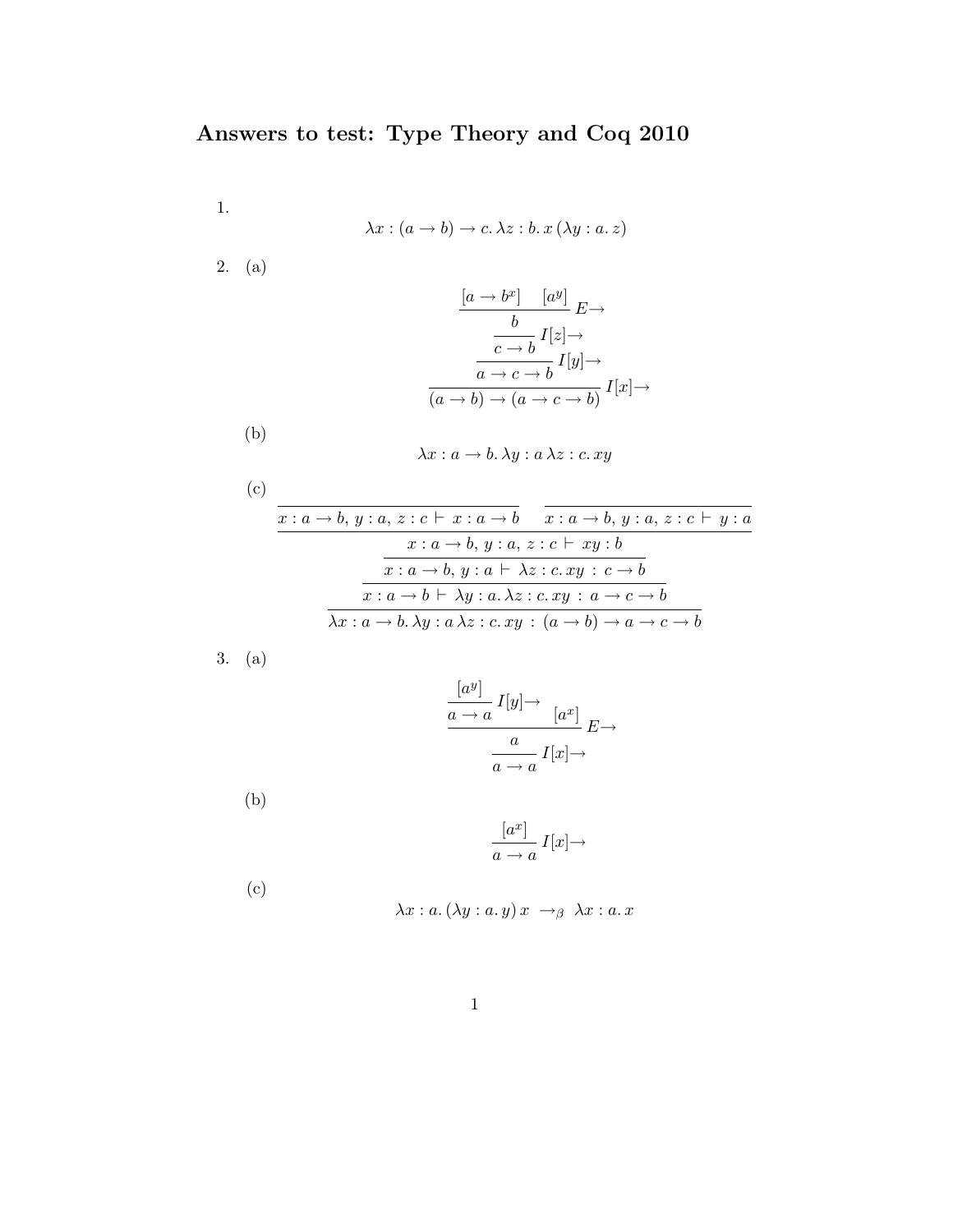4. (a)

$$
\frac{[\forall x. (P(x) \to Q(x))^u]}{P(x) \to Q(x)} E^{\forall} [P(x)^w] E^{\forall}
$$
  
\n
$$
\frac{[Q(x) \to R(x)^v]}{P(x) \to R(x)} I[w] \to
$$
  
\n
$$
\frac{R(x)}{P(x) \to R(x)} I[v] \to
$$
  
\n
$$
\frac{[Q(x) \to R(x))^u}{\forall x. ((Q(x) \to R(x)) \to P(x) \to R(x))} I^{\forall}
$$
  
\n
$$
\frac{[\forall x. (P(x) \to R(x))^u]}{(\forall x. (P(x) \to Q(x))) \to \forall x. ((Q(x) \to R(x)) \to P(x) \to R(x))} I[u] \to
$$

(b)

$$
\lambda u : (\Pi x : D. Px \to Qx). \lambda x : D. \lambda v : Qx \to Rx. \lambda w : Px. v(uxw)
$$

5. (a)

|                         |                                                   |  |                                                                                                                                   | ├∗:□ ├∗:□ ├∗:□ ├∗:□ ├∗:□       |
|-------------------------|---------------------------------------------------|--|-----------------------------------------------------------------------------------------------------------------------------------|--------------------------------|
|                         |                                                   |  | $\vdash *:\square \quad \vdash *:\square \quad b: * \vdash b: * \qquad b: * \vdash *:\square \qquad \qquad b: * \vdash *:\square$ |                                |
|                         | $b: * \vdash * : \Box$                            |  | $b:*, a: * \vdash b: *$                                                                                                           | $b:\ast, a:\ast \vdash a:\ast$ |
|                         | $\vdash *:\Box\vdash *:\Box\; b:*, a:*\vdash a:*$ |  | $b:*, a:*, x: a \vdash b: *$                                                                                                      |                                |
| $b : * \vdash * : \Box$ | $b:\ast, a:\ast \vdash a\rightarrow b:\ast$       |  |                                                                                                                                   |                                |
|                         | $b: * \vdash (\Pi a: * a \rightarrow b): *$       |  |                                                                                                                                   |                                |

- (b) Yes, we can apply a function  $f : \Pi a : * (a \to b)$  to the object  $(\Pi a : * a \rightarrow b) : *$ , because  $*$  is the type of the argument of f.
- (c) The only impredicative system of the three is  $\lambda$ 2.

```
6. (a) Inductive conslist : Set :=
   | nil : conslist
   | cons : nat -> conslist -> conslist.
   Inductive snoclist : Set :=
   | lin : snoclist
   | snoc : snoclist -> nat -> snoclist.
(b) forall P : snoclist -> Prop,
   P lin ->
   (forall l' : snoclist, P l' -> forall n : nat, P (snoc l' n)) ->
   forall l : snoclist, P l
```